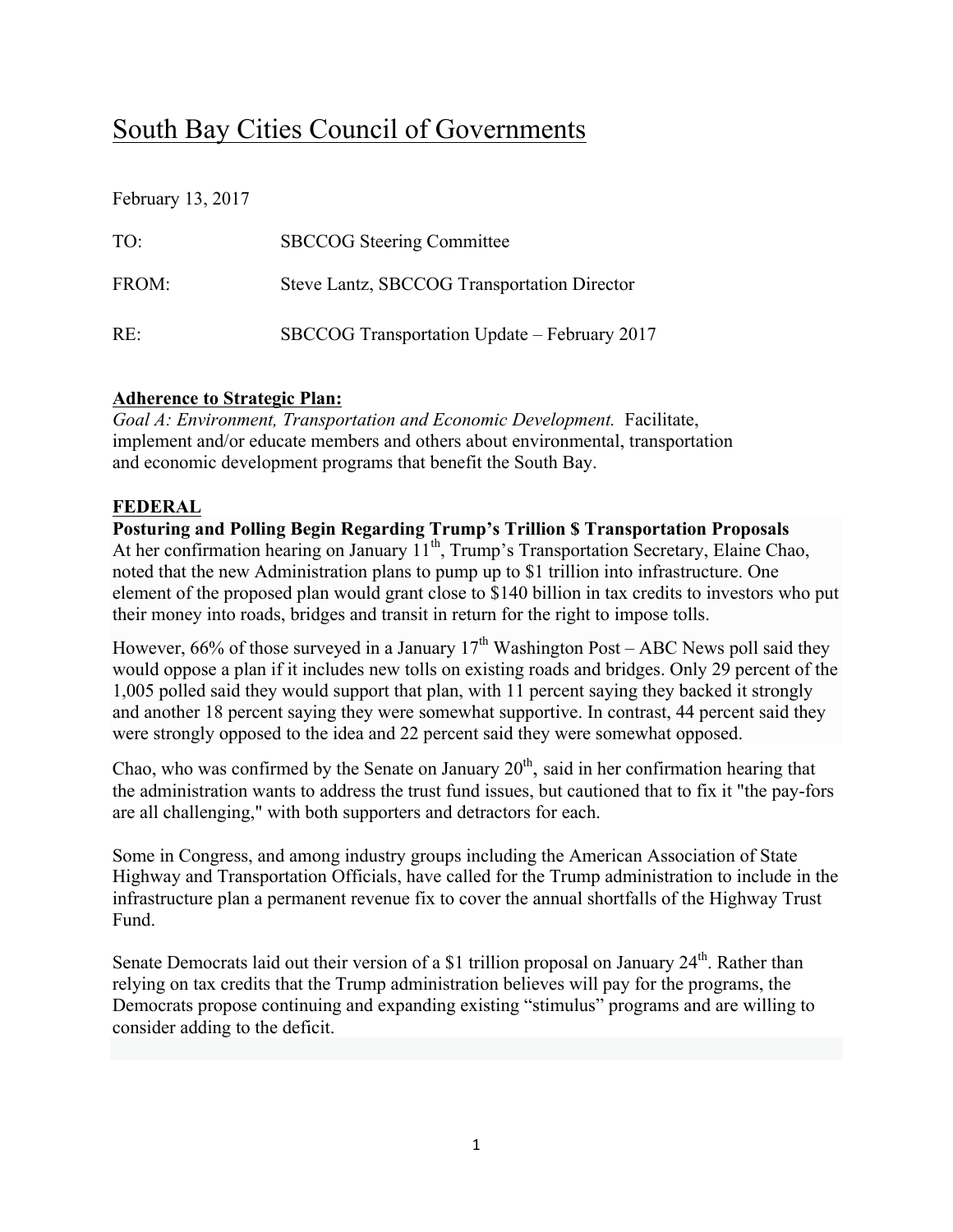With GOP leaders being wary of adding to the deficit to pay for infrastructure and more interested in tackling health care and tax reform, it is not clear when the administration will unveil its investment proposals; some reports indicate it will be this spring. others suggesting summer, and there is some speculation that the bill could be included in the tax reform negotiations.

#### **Mayor Garcetti Co-chairs New U.S. DOT Automation Committee**

On January 11<sup>th</sup>, the U.S. Department of Transportation announced a new federal committee on automation related to autonomous driving, drones or other self-guided modes of getting around. The committee is designed to help the department learn from academic, political and industry experts how it should be shaping policy and research in these emerging fields. The committee is co-chaired by Eric Garcetti (LA Mayor) and Mary Barra (GM CEO).

Here's the full list of automation committee members from the DOT: **Co-Chair:** Mary Barra- General Motors, Chairman and CEO **Co-Chair**: Eric Garcetti- Mayor of Los Angeles, CA **Vice Chair**: Dr. J. Chris Gerdes- Stanford University, Professor of Engineering Gloria Boyland- FedEx, Corporate Vice President, Operations & Service Support Robin Chase- Zipcar; Buzzcar; Veniam, Co-founder of Zipcar and Veniam Douglas Chey- Hyperloop One, Senior Vice President of Systems Development Henry Claypool- Community Living Policy Center, Policy Director Mick Cornett- Mayor of Oklahoma City, OK Mary "Missy" Cummings- Duke University, Director, Humans and Autonomy Lab, Pratt School of Engineering Dean Garfield- Information Technology Industry Council, President and CEO Mary Gustanski- Delphi Automotive, Vice President of Engineering & Program Management Debbie Hersman- National Safety Council, President and CEO Rachel Holt- Uber, Regional General Manager, United States and Canada Lisa Jackson- Apple, Vice President of Environment, Policy, and Social Initiatives Tim Kentley-Klay- Zoox, Co-founder and CEO John Krafcik- Waymo (formerly Google Car), CEO Gerry Murphy- Amazon, Senior Corporate Counsel, Aviation Robert Reich- University of California, Berkeley, Chancellor's Professor of Public Policy, Richard and Rhoda Goldman School of Public Policy Keller Rinaudo- Zipline International, CEO Chris Spear- American Trucking Association (ATA), President and CEO Chesley "Sully" Sullenberger- Safety Reliability Methods, Inc., Founder and CEO Bryant Walker Smith- University of South Carolina, Assistant Professor, School of Law and (by courtesy) School of Engineering Jack Weekes- State Farm Insurance, Operations Vice President, Innovation Team Ed Wytkind- President, Transportation Trades Department, AFL-CIO John Zimmer- Lyft, Co-founder and President

## **FHWA Completes Rules That Change Federal Performance Measurement**

For generations, federal performance measurement was based on reducing vehicle delay and congestion principally by expanding road capacity. But that changed on January  $18<sup>th</sup>$ , when the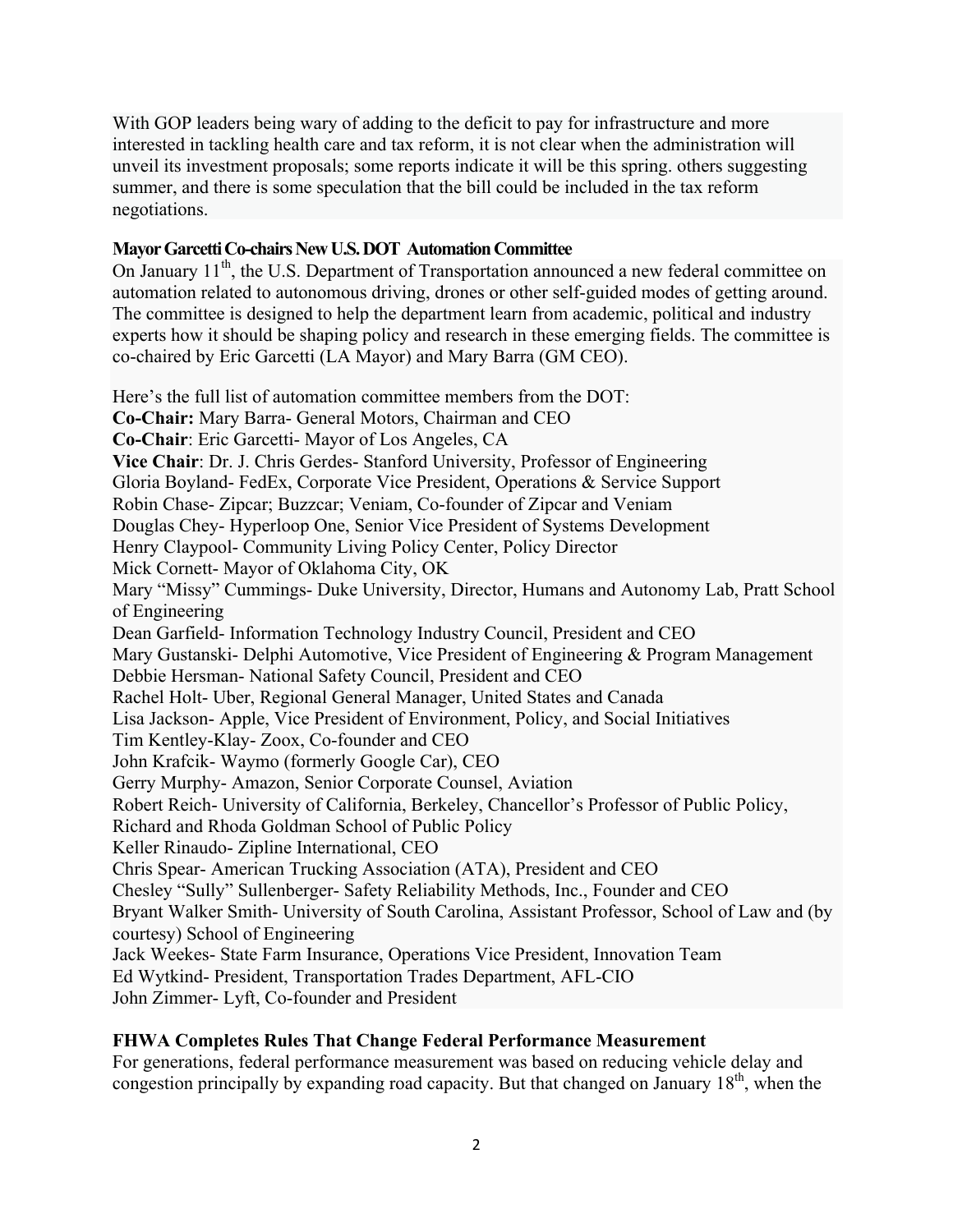Federal Highway Administration (FHWA) released the final rules for national transportation performance management measurement. The final rules had been under development since 2012.

Based on the concept that you get what you measure, reformers hope the rules will get states to reconsider highway expansion as a method of dealing with congestion and emissions, since the advocates believe widening roads induces more traffic and pollution. Although the federal government cannot punish states based on how their transportation infrastructure performs, state departments of transportation are required to track the performance of their transportation networks and report to the federal government using the new performance measurements. By introducing new metrics and reporting requirements, their thinking goes, U.S. DOT could compel states to document the failure of highway expansion.

An early draft of these rules would have emphasized the movement of cars and trucks as a primary goal. More than 5,000 comments were submitted seeking an approach that factors in the value of transit, biking, and walking. The revised U.S. DOT standards will lead agencies to assess their work in ways that consider investments in transit and active transportation and advocates will have new data to hold transportation policy makers accountable.

There are three key changes in the final regulation from U.S. DOT, as follows:

- 1. States will measure the movement of people, not just vehicles The final rule incorporates a measure of "person-hours" of delay rather than just "vehicle hours." U.S. DOT's previous version of the rule measured road performance based on moving the highest number of vehicles. A bus carrying 40 people was counted the same as a single person driving an SUV.
- 2. State DOT's will have to track their impact on carbon emissions For the first time, state transportation agencies will be required to monitor and forecast the greenhouse gas emissions impact of their projects on roads that are in the National Highway System many state highways and major urban streets as well as Interstate routes.
- 3. People who walk, bike, or ride transit will be counted The U.S. DOT rule creates a "multi-modal" performance measure that will track "non-single-occupant-vehicle travel." States will have to establish targets to increase walking, biking, and transit use.

## **USDOT Reveals A \$926 Billion Highway And Bridge Investment Backlog That Is Up 3.4%** U.S. Transportation Secretary Anthony Foxx on January 12<sup>th</sup> released a new congressionallymandated biennial report on the state of America's transportation infrastructure, "2015 Status of the Nation's Highways, Bridges and Transit: Conditions and Performance." The new report identifies an \$836 billion backlog of unmet capital investment needs for highways and bridges, or about 3.4 percent more than the estimate made in the previous report.

In 2012, the most recent year in which the report's data were available, federal, state and local governments combined spent \$105.2 billion on this area. The report also indicates that \$26.4 billion is needed per year to improve the condition of transit, rail and bus systems. In 2012, total spending to preserve and expand transit systems was \$17 billion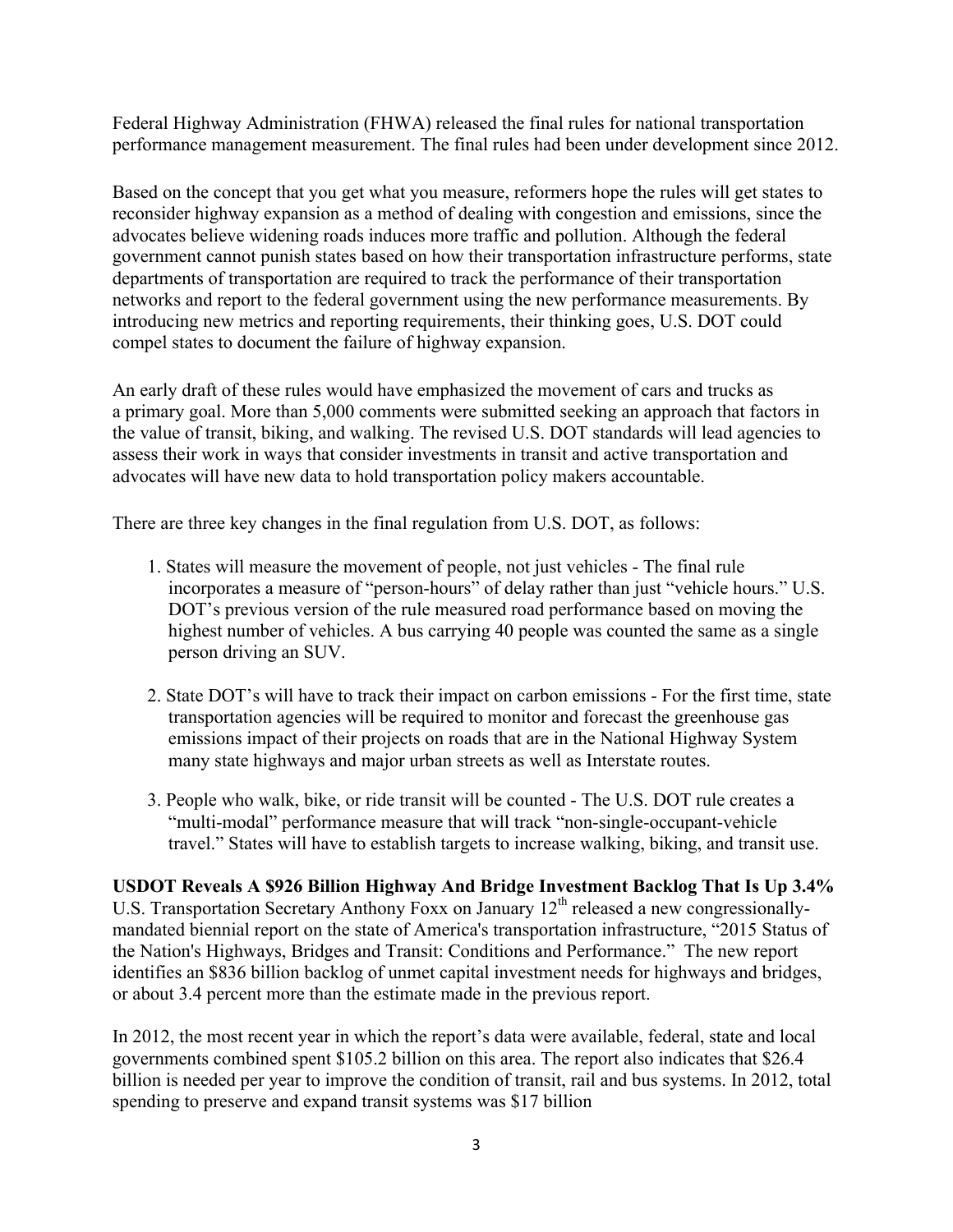## **STATE Senators Bates and Nguyen Introduce "Repatriate, Rebuild and Repave" Bill**

California Senators Patricia Bates (R-Laguna Niguel) and Janet Nguyen (R-Garden Grove) announced on January  $30<sup>th</sup>$  that they will introduce legislation that could help fund California's transportation infrastructure with foreign earnings from U.S.-based multinational corporations. Should congressional leaders and the President reach an agreement on the "repatriation" of those earnings, the "Repatriate, Rebuild and Repave" bill would direct California tax windfall from those earnings towards transportation after Proposition 98 and Rainy Day Fund requirements are met.

While the amount of such a windfall cannot be determined until federal action is taken, their bill would:

- Direct the state Department of Finance to annually provide a revenue estimate of funds derived from repatriation.
- Mandate the Legislature and Governor to direct an amount based upon the prior year estimate provided by the Department of Finance for transportation infrastructure.
- Require a continuous appropriation of funds derived from repatriation to the California Transportation Commission, which would be required to direct:
	- o 65 percent to the existing Trade Corridors Improvement Fund,
	- o 30 percent to local streets and roads, and
	- o 5 percent to public transportation.
- Expire after seven years from the date of the first appropriation.

Repatriation is the federal process by which corporations can bring offshore earnings back to the U.S. at a reduced tax rate or through a tax holiday. U.S.-based multinational corporations do not pay U.S. corporate tax on their foreign profits until the profits are repatriated to the U.S. According to the U.S. Congress Joint Committee on Taxation, the total of "undistributed" and "not previously taxed" foreign earnings of American companies amounted to \$2.6 trillion as of 2015. U. S. House of Representatives Speaker Paul Ryan, Senate Democratic Leader Chuck Schumer, former U.S. Senator Barbara Boxer and others have favored tax changes that would encourage corporate repatriation.

**Ca. Senator Hill Introduces Bill to Expedite Deployment of Self-Driving Cars in California**

State Senator Jerry Hill introduced S. B. 145 on January  $17<sup>th</sup>$  to eliminate a 180-day waiting period for companies that file an application to deploy driverless vehicles in California. The bill will also remove a requirement that the DMV notify the Legislature each time such an application is submitted.

In 2012, the Legislature and Governor enacted SB 1298 by then-Senator Alex Padilla to set up the framework for authorization of autonomous vehicles in California. The legislation sought to balance the testing and deployment of the new technology with rules to ensure their safe operation and the safe transport of passengers and cargo. The Department of Motor Vehicles published regulations related to autonomous vehicle testing in 2014 that included a waiting period and required notification of the legislature of each application. Although the original regulations required a driver to be in the test vehicle, the DMV is working to finalize regulations for testing and deployment of fully autonomous vehicles, which would not have a human operator aboard.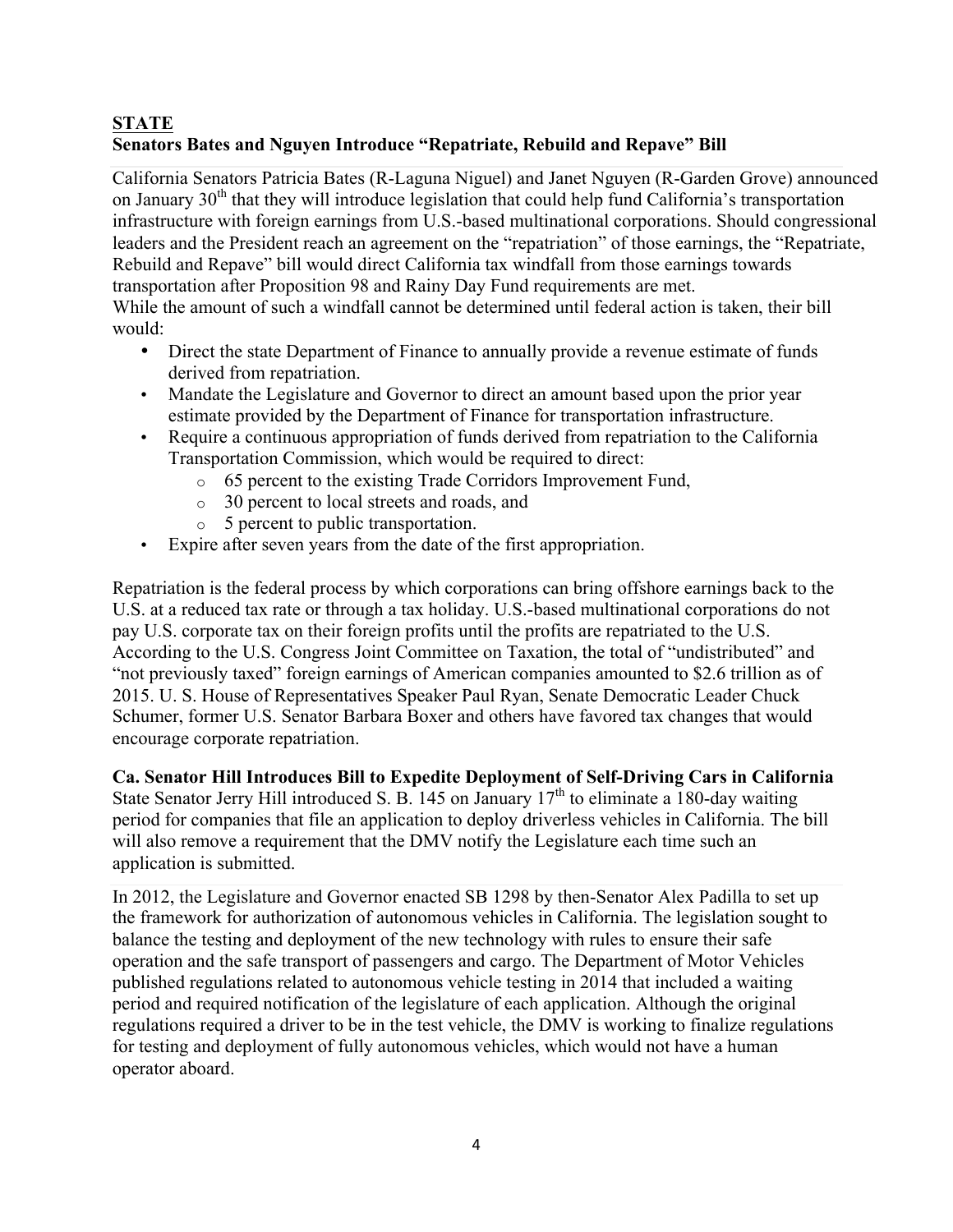The 2012 law does not specify what the Legislature should do, if anything, during the 180-day waiting period, and the Legislature has many other means for oversight – such as through the budget process or hearings – that would not entail a six-month gap between application and action.

#### **Botts Dots Being Retired from California Highways**

California's iconic Botts Dot, that endless string of white ceramic discs that warns you're drifting out of your lane, has reached the end of its road. The safety device created in 1953 by Elbert Botts in a Caltrans test lab in Sacramento is expected to be relieved of duty sometime this year. California is removing nearly 20 million of the discs from state freeways and highways as the lanes are re-surfaced.

Few states use the Botts Dot and the ceramic discs appear to be a bad fit as a lane marker in the emerging new world of driverless cars that rely on cameras, radar and computers to "read" and understand lane lines. In addition, Federal officials and the vehicle industry say they want more uniformity nationally on lane lines and few other states use the Botts Dots.

Paul Carlson, of Texas A&M University, is leading a national effort to explore what types of roadway devices, including lane markings, are best for the self-driving car era. His project is sponsored by the American Association of State Highway and Transportation Officials, of which Caltrans is a member, and by a group of engineers and commercial vehicle researchers, SAE International.

The most promising replacements are reflective thermoplastic lane lines and plastic lane markers. The reflective thermoplastic lines are more durable than paint and newer reflective plastic markers are easier for older eyes to see since Botts Dots are not considered reflective.

Although drivers can sometimes feel the vibration from Botts Dots while changing lanes, Caltrans officials say they believe the thumping sound is at best a minimal safety enhancement. They point to a Caltrans study in the 1990s on several highways that suggested crash numbers are the same with dots as they are with newer reflective lane lines and markers.

## **REGION**

## **Metro Bike Share Reaches 100,000+ rides in 6 months**

Metro Bike Share launched in downtown Los Angeles last July  $7<sup>th</sup>$ . Almost six months later, the program has reached its  $100,000<sup>th</sup>$  ride, 3,365 passes have been sold, and the bikes have travelled 255,728 miles saving 242,514 pounds of carbon dioxide emissions.

The Metro Board in October 2016 approved expanding the system to Pasadena, Port of Los Angeles and Venice this year with costs shared by Metro and the communities. The expansion will increase the system to 1,475 bicycles and up to 125 stations. Metro is also studying the feasibility of further expansion to more than 20 other parts of Los Angeles County.

#### **L.A. Expands Smart-Parking Coverage Area To San Pedro**

With more than 40,000 smart parking meters deployed throughout the city, Los Angeles City will expand its dynamically priced LA Express Park program to three new communities this year, including San Pedro, Venice Beach and the University of Southern California. The technology is designed to reduce inner-city traffic congestion with pricing that reacts to demand and mobile apps that supply real-time information about parking availability.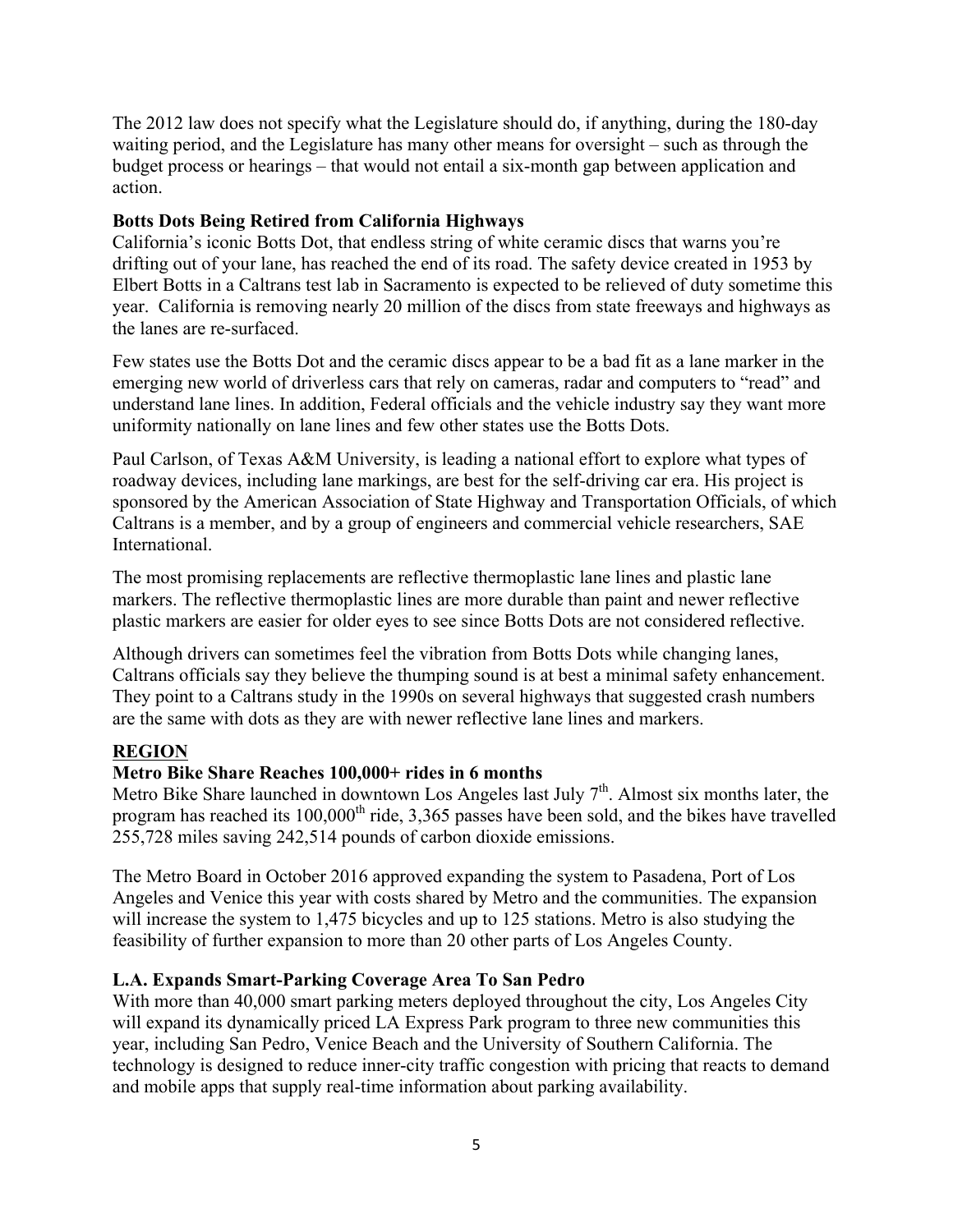When the program was implemented in 2012, parking revenues nearly doubled due to a rate hike at parking meters. Apps like ParkMe and Parker have enhanced the system with features to notify drivers about current rates, hours, locations, and occupancy. They also provide support for mobile payments, voice guidance to parking spots and the ability to filter parking searches by permit type.

Traffic in the city's denser areas is compounded by drivers circling to find parking spaces. A study by UCLA professor Donald Shoup found that during peak traffic, 68 percent of drivers were hunting for parking. LA Express Park endeavors to reduce the impact of this phenomenon by keeping parking occupancy at 70 to 90 percent at any given time.

#### **Manhattan Beach Introduces Free Electric Vehicle Shuttle Service**

The City of Manhattan Beach on February  $1<sup>st</sup>$  initiated the Downtowner, a pilot electric vehicle shuttle service. The pilot program will operate for at least six months within a roughly three-mile area of Manhattan Beach extending north to El Segundo and south to Hermosa Beach and as far east as Pacific Avenue. If successful, the service could be expanded citywide after the pilot period.

Those who need a ride will be able to use a mobile app to call any of the Downtowner's six electric shuttles, similar to services like Uber or Lyft, with the option of tipping the driver afterwards. Downtowner shuttles will be available from 11 AM to 11 PM daily. Those interested in downloading the app can find links on the Downtowner website, www.ridedowntowner.com.

The service is a city public-private-partnership with the Downtowner, which offers its advertisement-based services in Tampa and Del Ray, FL; Aspen, CO; and Newport Beach, CA.

#### **TRENDS**

.

#### **Las Vegas Nation's First Driverless Public Transit Shuttle In Week-long Pilot**

The city of Las Vegas debuted the first driverless, completely autonomous, fully electric shuttle to be deployed on a public roadway in the United States on January  $10<sup>th</sup>$ . The dozen-passenger shuttle was demonstrated in Las Vegas' new Innovation District. The public rode the shuttle Jan.  $11<sup>th</sup> - 20<sup>th</sup>$ , along east Fremont Street between Las Vegas Boulevard and Eighth Street, in regular street traffic.

The city recently established an Innovation District in downtown Las Vegas to create a center for testing groundbreaking technology in the areas of alternative energy, citizen participation, transportation and social infrastructure. The city plans to transform the downtown urban core into a technology incubator focused on safe, efficient, sustainable and environmentally conscious mobility including autonomous and connected vehicles and establishing a platform for deploying innovation.

#### **Santa Monica Is Testing Smartphone-Based Public Input Tools For Urban Planning**

Imagine if next time you saw a plan for an out-of-scale building proposed for your street, you could get out your smartphone and swipe left to oppose it? Or see a scheme for a new neighborhood library and swipe right to support it? Or help choose the design and color scheme for street furniture by choosing your preferred picture.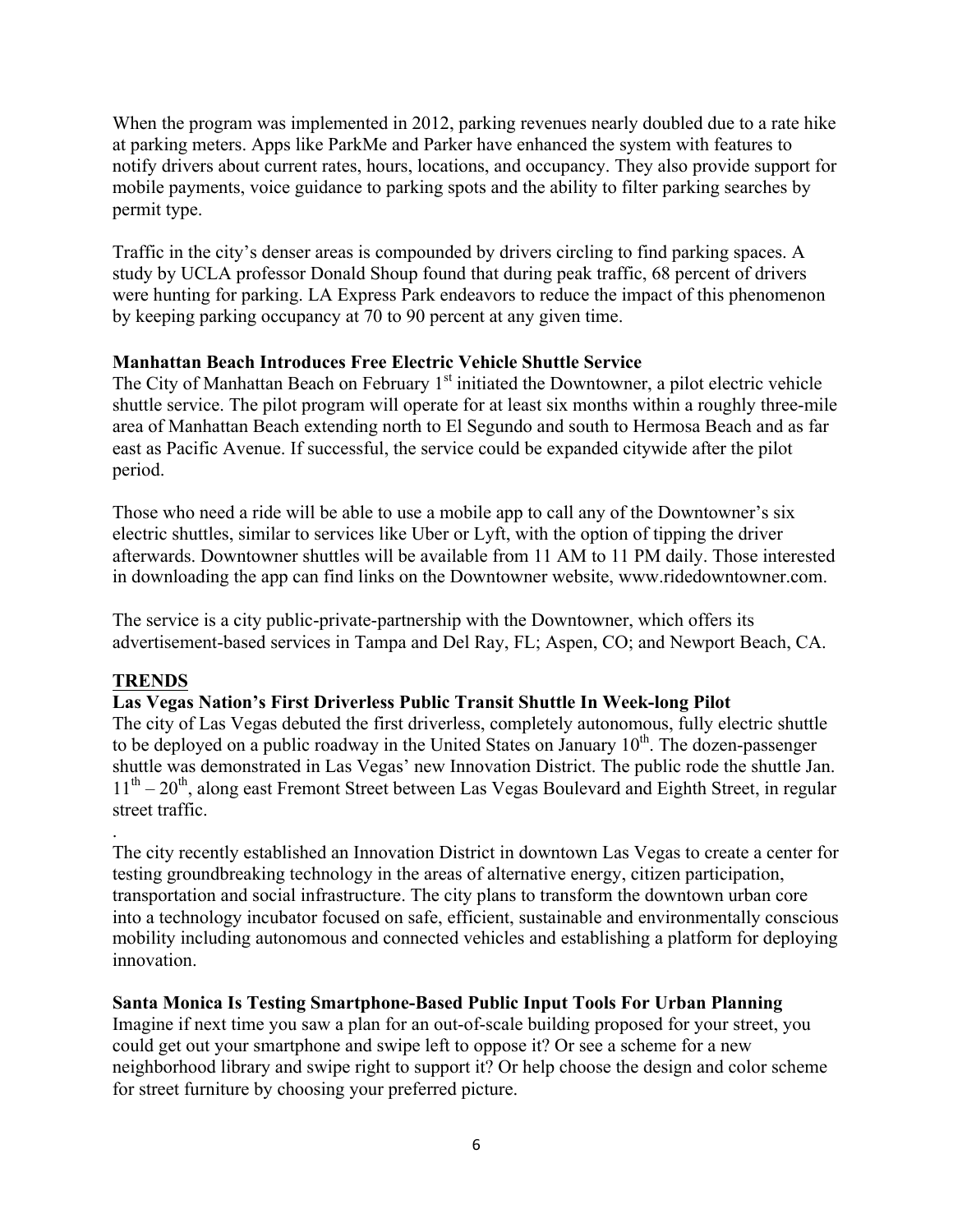City of Santa Monica authorities are trying to gauge public opinion on everything from street furniture and parking, to murals and market stalls for their forthcoming urban plan, using a digital tool modelled on CitySwipe, which is based on a dating app. CitySwipe presents local residents with pictures and graphic representations of potential choices or scenarios and simple yes/no questions, encouraging people to swipe through the options, as if assessing prospective partners. For the time being, it's fairly basic: a photo of some street art appears with a caption asking: "Do you want more of this?" Folding cafe tables and chairs are shown next to pink park benches, asking: "Which do you prefer?"

It might initially seem superficial, but the questions also solicit attitudes towards walking, bike lanes, housing and beyond. It makes the consultation process effortless, compared with the usual feedback mechanisms of filling in lengthy mailed-out response forms, downloading wordy PDFs, sitting through endless testimony at public meetings, or being accosted by a surveyor with a clipboard.

At the most futuristic end of the public input continuum, augmented reality technology is also spawning one of the potentially most useful innovations in the planning field. In Switzerland, metal frames of proposed buildings have to be erected during the planning process to demonstrate their true bulk, but this app could make a detailed model appear with the swipe of a smartphone screen. The UrbanPlanAR platform, being developed by Heriot-Watt University and Linknode, could allow 3D models of new developments to be superimposed on to their realworld sites, letting local residents virtually walk around future proposals and feel their true impact. To express their reaction, they would simply swipe left to vote no or right to vote yes.

## **When Do Pedestrian Scrambles Make Sense?**

Pedestrian scrambles have enjoyed some increased popularity lately, popping up at Hollywood & Highland in LA and Brand & Harvard by the Americana in Glendale. Pedestrians are given their own signal phase and simultaneously cross the street using traditional and diagonal crosswalks.

There are several advantages to the scramble:

- Pedestrians have their own phase, with no traffic movements, which decreases the likelihood of drivers crashing into pedestrians.
- People wishing to cross both streets can do so in one crosswalk phase rather than two.
- There are no pedestrians during the auto phases, which increases the throughput of the turning movements for cars.

However, there are also several disadvantages to the scramble:

- If the scramble is added at the expense of left turn arrows, the capacity of left turn movements will be negatively impacted. Right turns, which rarely have their own turn arrow, also will be significantly delayed.
- If the scramble is added but the other phases of the light cannot be shortened, the cycle time will increase and all traffic will be delayed.
- Vehicular capacity in general may be reduced, simply by reducing the percentage of green time in each cycle for vehicle movements.
- Pedestrians only wishing to cross one street may wait longer for their signal phase.